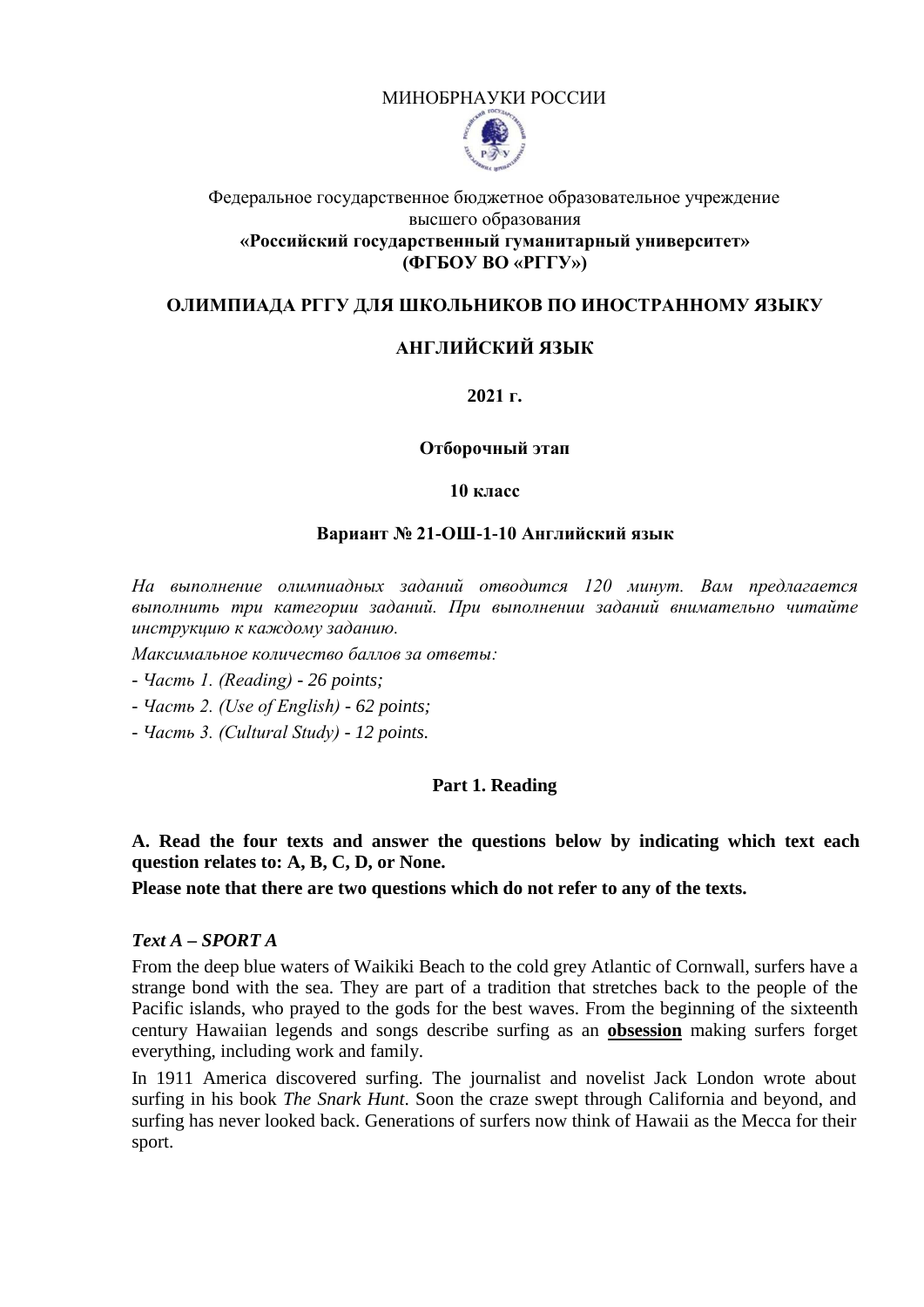# *Text B – SPORT B*

Four thousand years ago, an Egyptian sculptor **carved** a picture on a wall of two women hitting a ball back and forth from hand to hand. Is this the ancestor of tennis?

Tennis was brought to northern Europe from Greece in 500 AD. It became so popular between the twelfth and fourteenth century that every town in France had its own court. But this was a very different game from the one we see at Wimbledon today.

At first the game was **played bare-handed** with a leather ball filled with dog's hair. Later rougher materials like sand and chalk were used, but these caused injuries to the players' hands. This led to the use of protective gloves which got bigger and bigger as time went on until it was necessary to cut out the centres and replace them with tight ropes. Gradually these gloves evolved into rackets.

## *Text C – SPORT C*

Football is a very old sport, but it was no laughing matter in the early days. Two villages would battle **to kick a ball** made from a pig's intestine to a goal. The goals were things like trees or buildings and could be as much as five miles apart. The game, which was sometimes extremely violent, could go on from sunrise to sunset.

A more controlled form of the game began to be played in England's public schools in the early nineteenth century. Each school played a different version of the game and the rules varied widely. In 1863 a Football Association was established and the members met to decide on the rules. It took five meetings before they could all agree.

## *Text D - SPORT D*

No one really knows where the game of golf was first played. The Romans played a game with bent wooden sticks and a leather ball **stuffed** with feathers, but the details of the game are not known.

In the fifteenth century, golf first appeared in the written history of Scotland. In 1457 the Scottish parliament got very upset about the number of people playing golf instead of training for the army and the game was **banned**. By 1503 even the King had started playing golf again. Mary, Queen of Scots, is supposed to have been the first woman golfer. People say she played a few rounds of golf just after her husband was murdered.

**Tasks 1-8. Which text does the following? Example**: Which text describes football?

> A B  $C_{+}$ D  $E$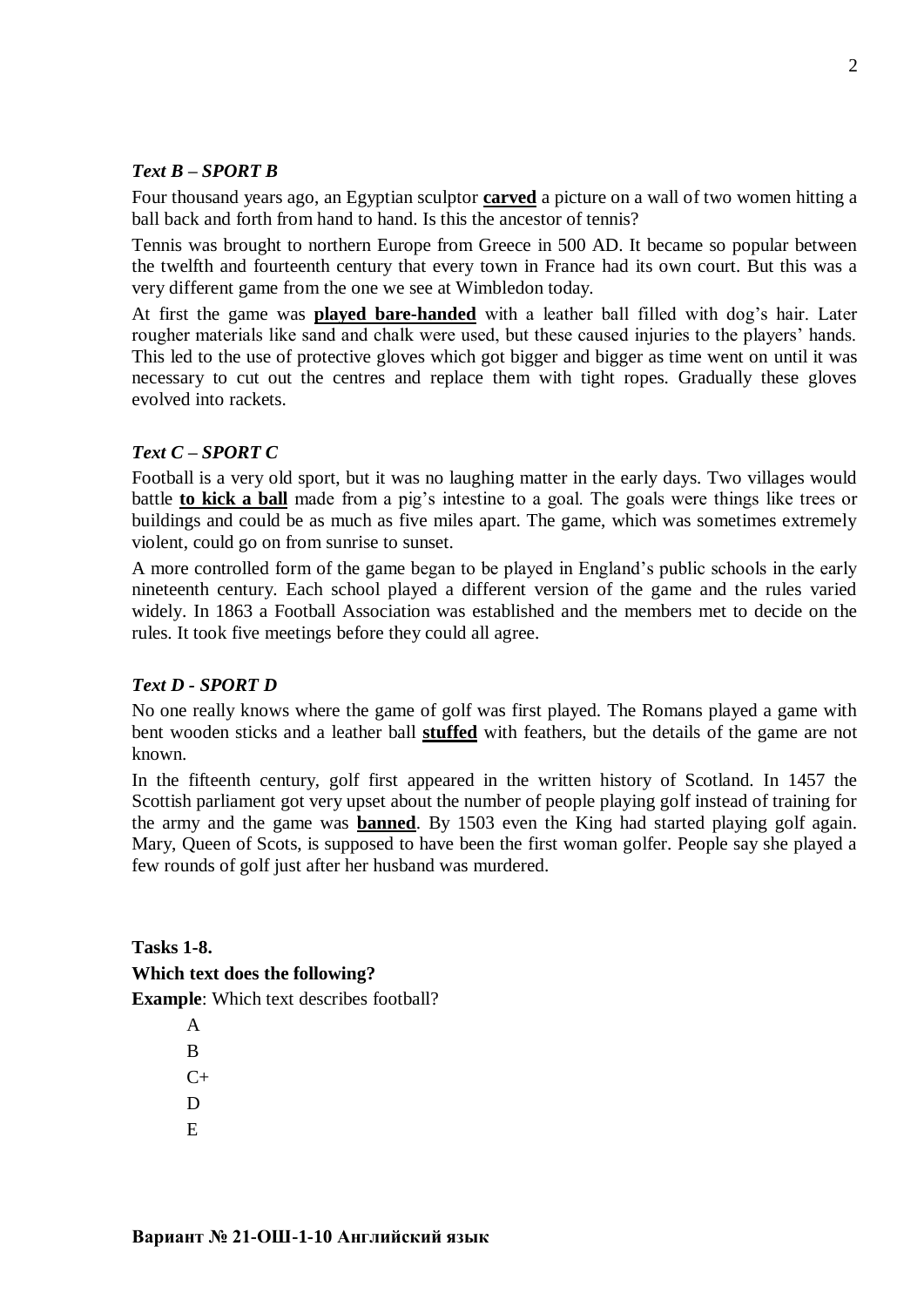- 1. Which text describes sport or sports which played a part in religious ceremonies?
	- A B  $\overline{C}$ D None
- 2. Which text describes sport or sports which is mentioned in historical records?

A B  $\overline{C}$ D None

- 3. Which text describes sport or sports which could take a long time to play?
	- A B C D None
- 4. Which text describes sport or sports which was prohibited by law?
	- A B C D None
- 5. Which text describes sport or sports which includes equipment that developed gradually?

A B  $\overline{C}$ D None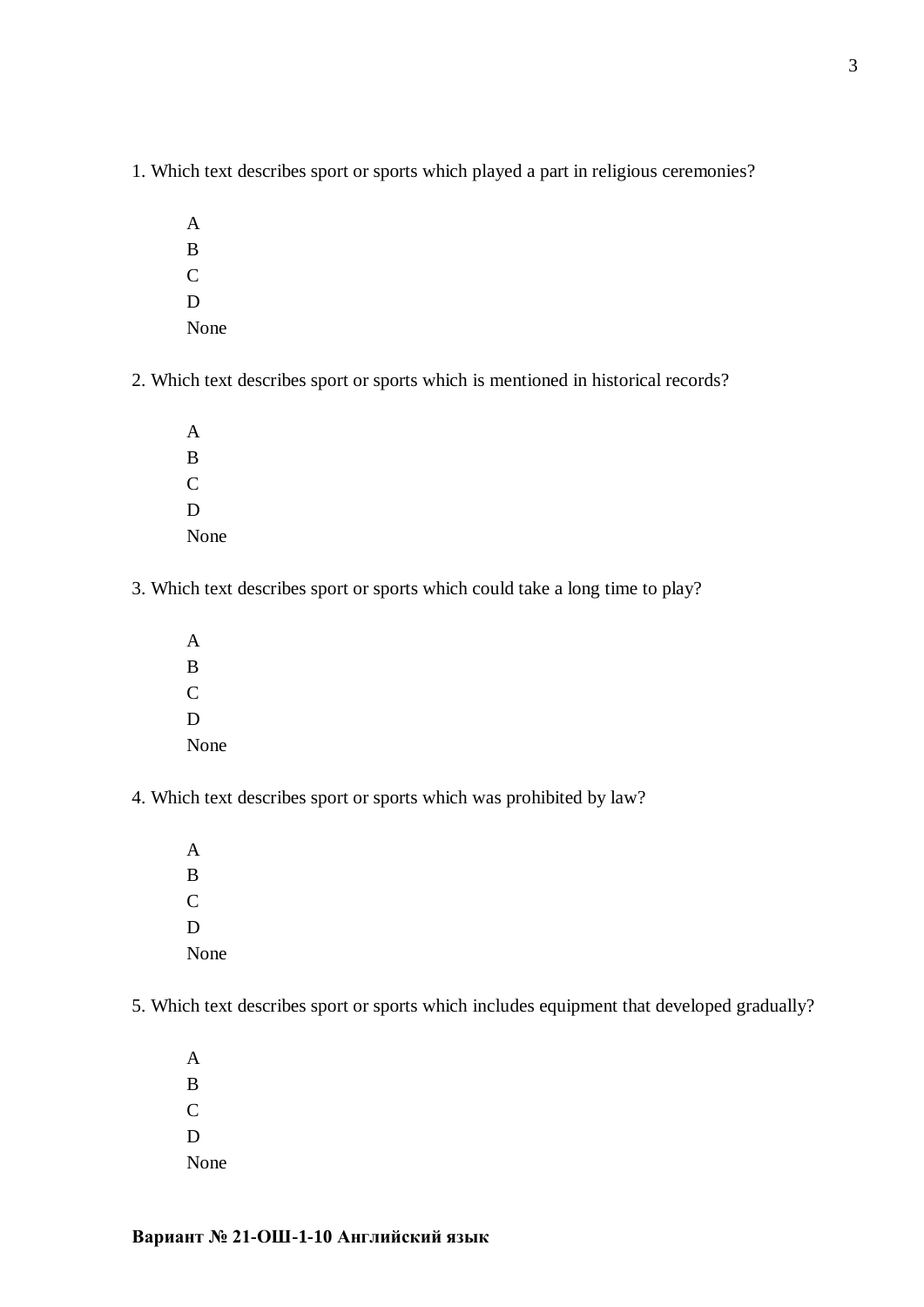6. Which text describes sport or sports which developed in a place that is still very important to people who practice the sport?

A B C D None

7. Which text describes sport or sports which must be played by more than two players to be effective?

A B  $\overline{C}$ D None

8. Which text describes sport or sports which could only be played if you were travelling by car?

A B C D None

**Tasks 9-14.**

**B. Read the four texts again and answer the following questions by choosing the correct option.**

9. In text Sport A, the underlined noun 'obsession' means the same as:

- A. detachment
- B. apathy
- C. powerful desire
- D. strong hostility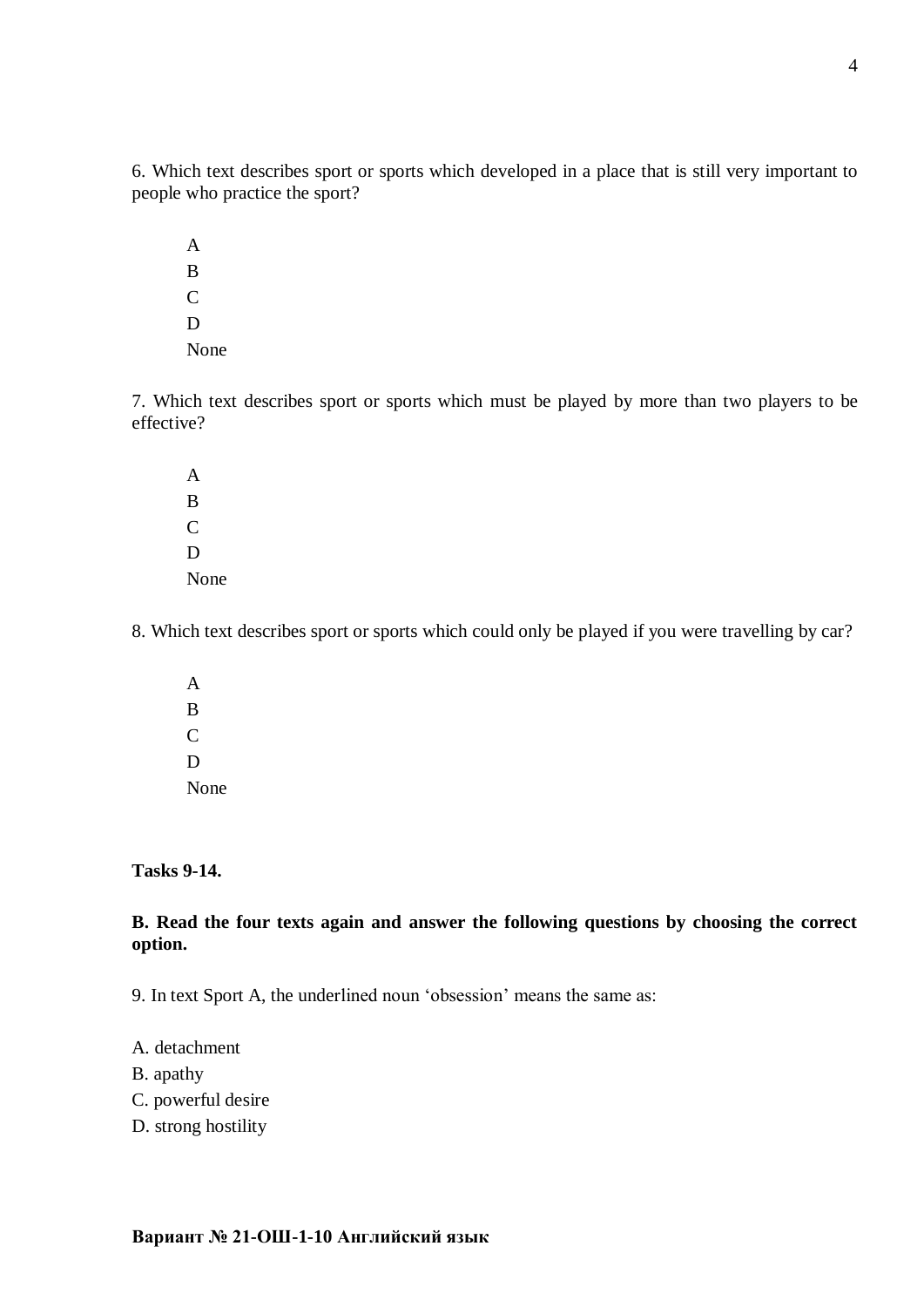10. In text Sport B, the underlined verb 'carved' means the same as:

A. cut down

B. cut out

C. cut back

D. cut into

11. In text Sport B, the underlined phrase 'played bare-handed' means the same as:

A. played with your own hands

B. played by ear

C. played at sight

D. played at sentiment

12. In text Sport C, the underlined phrase 'kick a ball to a goal' means the same as:

- A. set a goal
- B. score a goal
- C. reach a goal
- D. realize a goal

13. In text Sport D, the underlined verb 'banned' means the same as:

A. cursed B. prevented C. refused D. prohibited

14. In text Sport D, the underlined word 'stuffed' means the same as:

- A. packed
- B. blocked
- C. bunged up
- D. sealed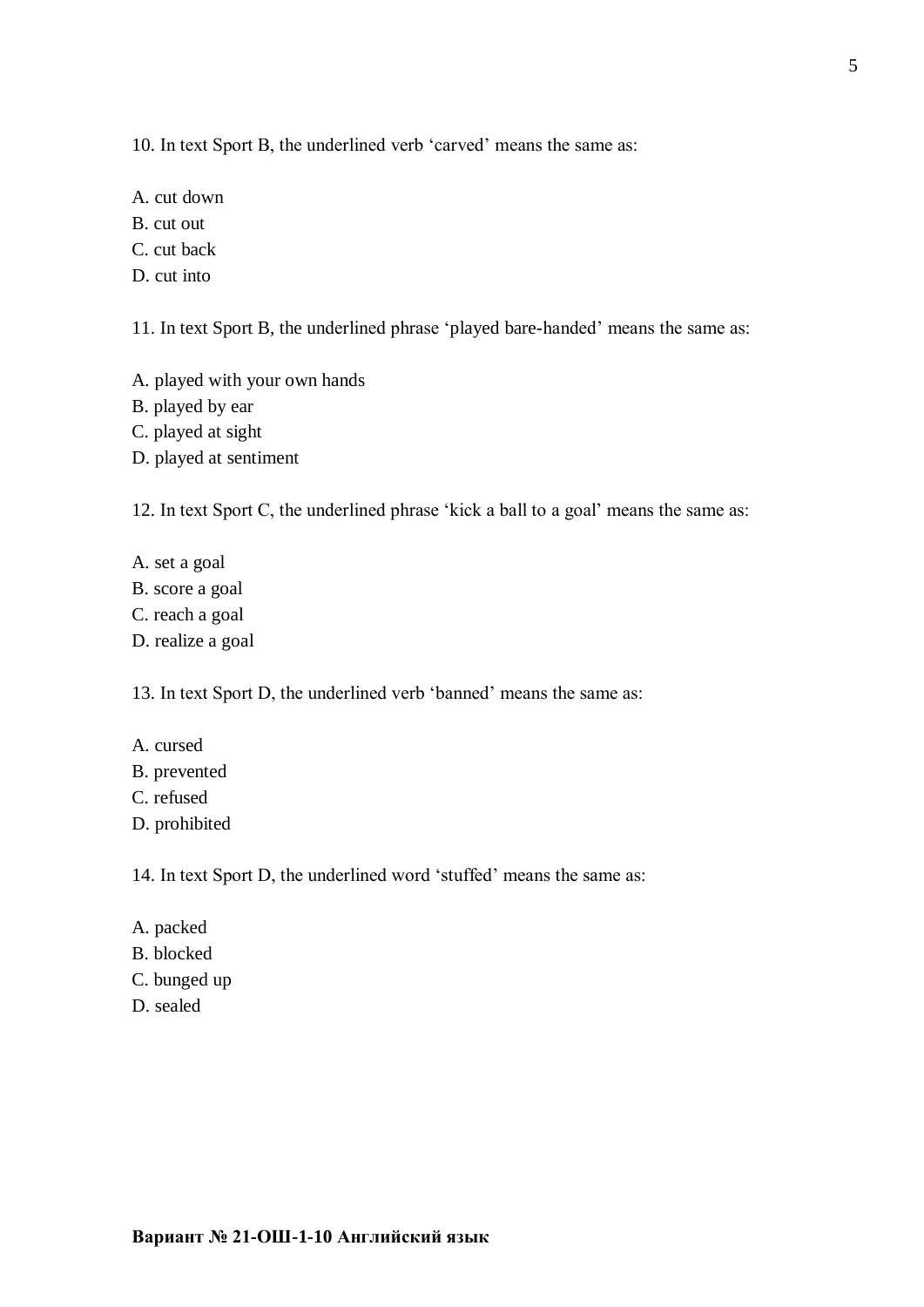### **Tasks 15-26.**

# **Read the article and choose the best option to complete the text – a, b, c, or d. BALLOON ADVENTURE**

Brian Jones is the British half of the first team to go (0) \_\_\_\_\_\_\_\_\_\_\_\_the world in a balloon. He and his Swiss co-pilot have written an account of the 19-day expedition they  $(15.)$ in March 1999. It was an astonishing triumph.

Nobody (16.) \_\_\_\_\_\_\_\_\_\_\_ them to finish the voyage. They (17.) \_\_\_\_\_\_\_\_\_\_ with poisonous fumes, temperatures of minus 50 degrees Celsius and an Atlantic crossing with (**18**.) any fuel.

Fourteen years (19.) \_\_\_\_\_\_\_\_\_, Brian was a reasonably successful businessman, but he tried of his furniture business and (**20**.) \_\_\_\_\_\_\_\_\_\_ to buy a balloon.

Before long he was one of the country's (**21**.) \_\_\_\_\_\_\_\_\_\_\_\_\_balloon instructors and pilots. Why did he risk everything for one trip? He says he was not a very confident child: 'At seven a friend (**22**.) \_\_\_\_\_\_\_\_\_\_\_ me to go down a water slide. I still (**23**.) \_\_\_\_\_\_\_\_ being absolutely terrified. I couldn't swim and I have never learnt to swim properly.' He thinks everyone should face their greatest (**24**.) \_\_\_\_\_\_\_\_ and that is one reason why he went up in the balloon. Six of the 19 days they were  $(25.)$  \_\_\_\_\_\_\_\_\_ the air were spent staring at the Pacific Ocean  $-8,000$ miles of water. Brian says he won't (**26**.) \_\_\_\_\_\_ to do it again because there are so many other things he wants to do.

#### **Example (0):**

**A. round**

B. in

C. on

D. during

15.

A. followed

B. succeeded

C. performed

D. completed

16.

A. expected

B. hoped

C. intended

D. admitted

17.

A. did away B. got along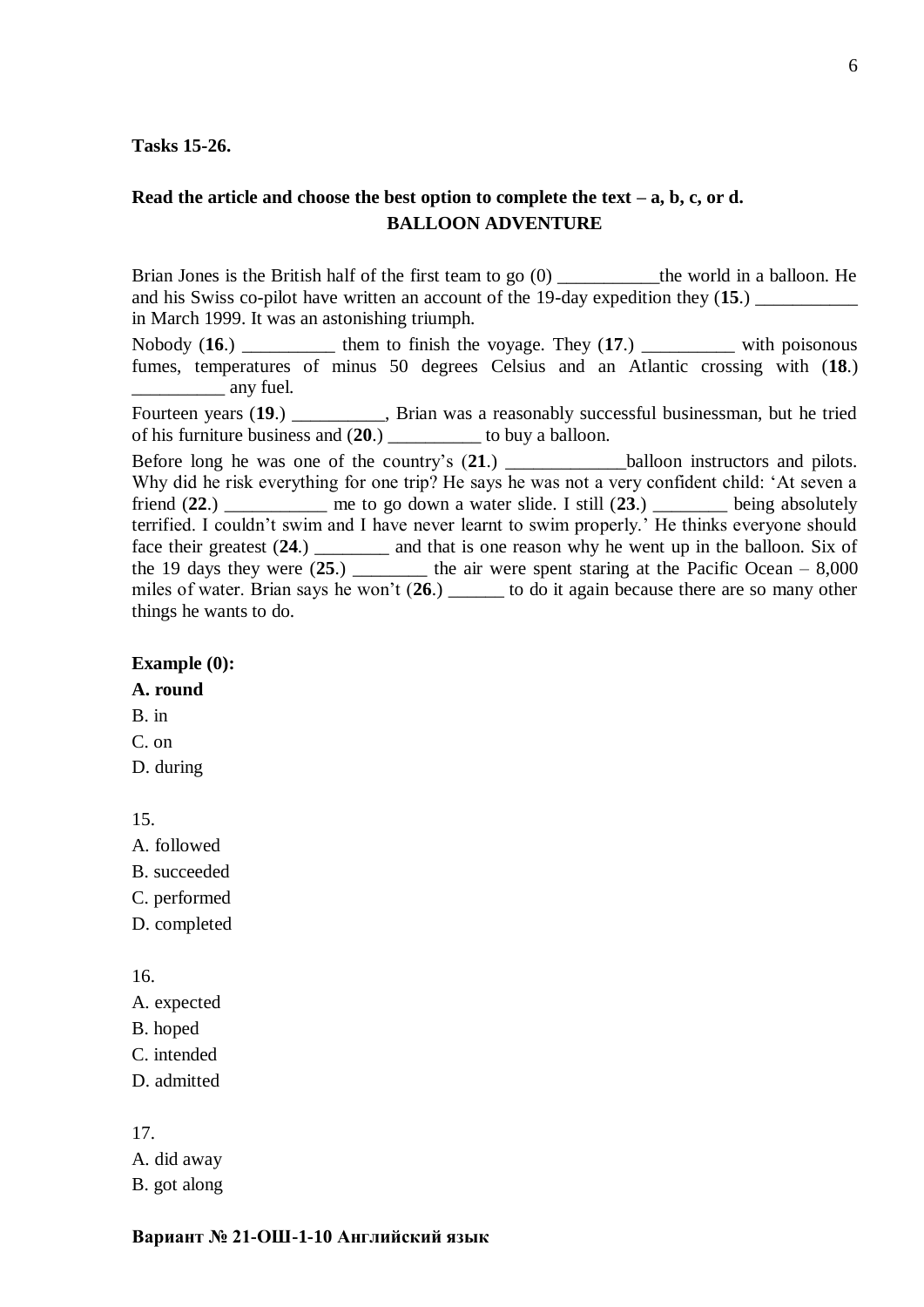C. kept up

D. put up

## 18.

A. almost

- B. hardly
- C. quite
- D. rather

# 19.

A. after

B. ago

C. since

D. past

# 20.

A. thought B. considered C. afforded

D. decided

21.

- A. unique
- B. preferable
- C. leading
- D. suitable

# 22.

A. demanded

- B. dared
- C. threatened
- D. wished

# 23.

- A. forget
- B. remind
- C. remember
- D. regret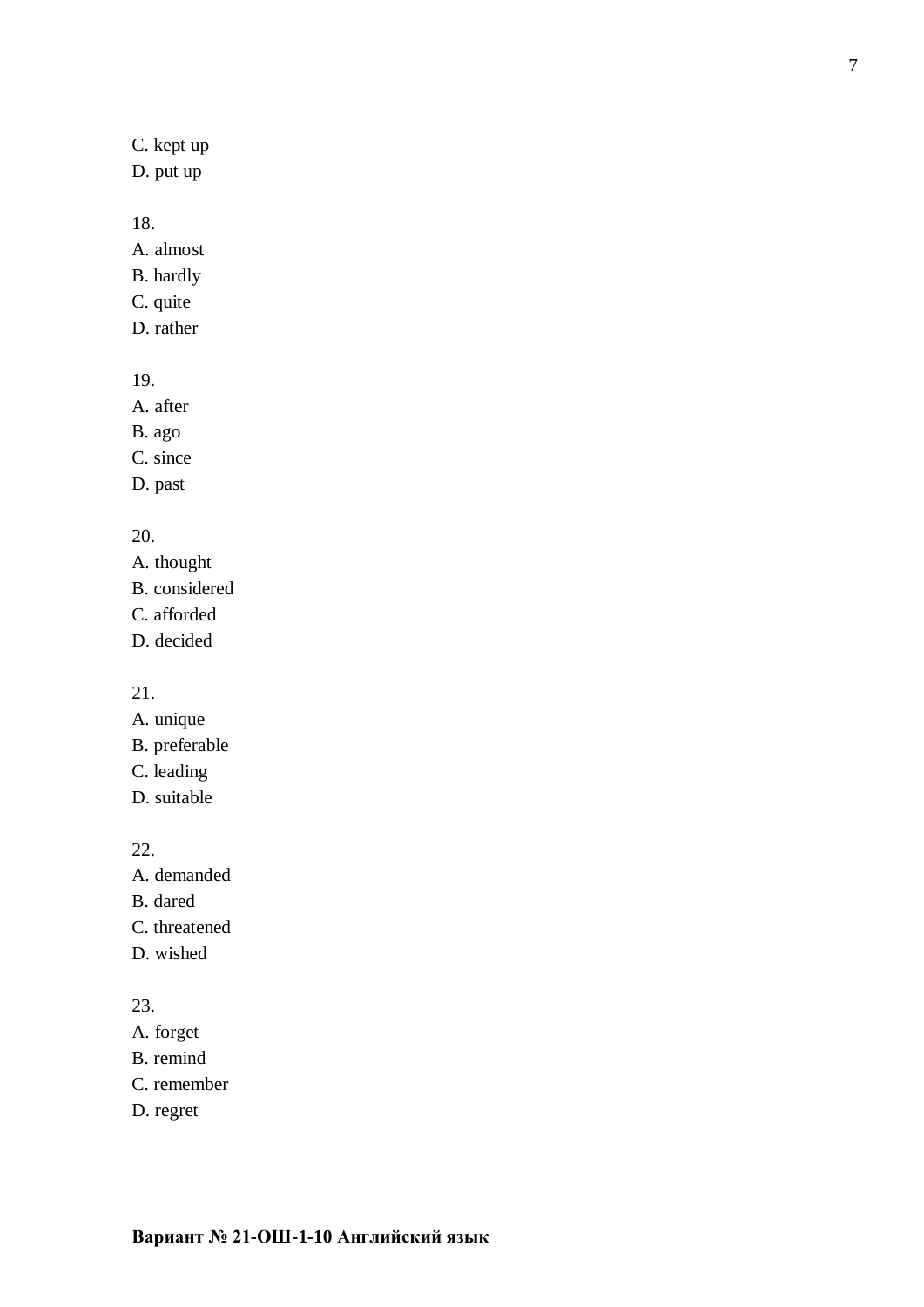24. A. fears B. suspicions C. disturbances D. frights 25. A. on B. in C. by D. to 26.

# A. delay B. imagine C. attempt D. suggest

## **Part 2 (English in Use)**

**Tasks 27-36.**

**Сomplete the second sentence so that it has a similar meaning to the first sentence, using the word given. DO NOT CHANGE the word given. DO NOT USE SHORT FORMS. The number of words you should write is specified in each sentence. Type the needed words. The words of your answers should be divided by one space.**

**Example:**

0. I consider him my worst enemy.

**look**

I ……………….... my worst enemy. (4 words)

**The answer:** look upon him as

27. I need someone to take my place at the ceremony.

**in** I need someone ............................ at the ceremony. (4 words)

28. In the end it was quite a sunny day after all.

**out**

It ............................. be quite a sunny day after all. (3 words)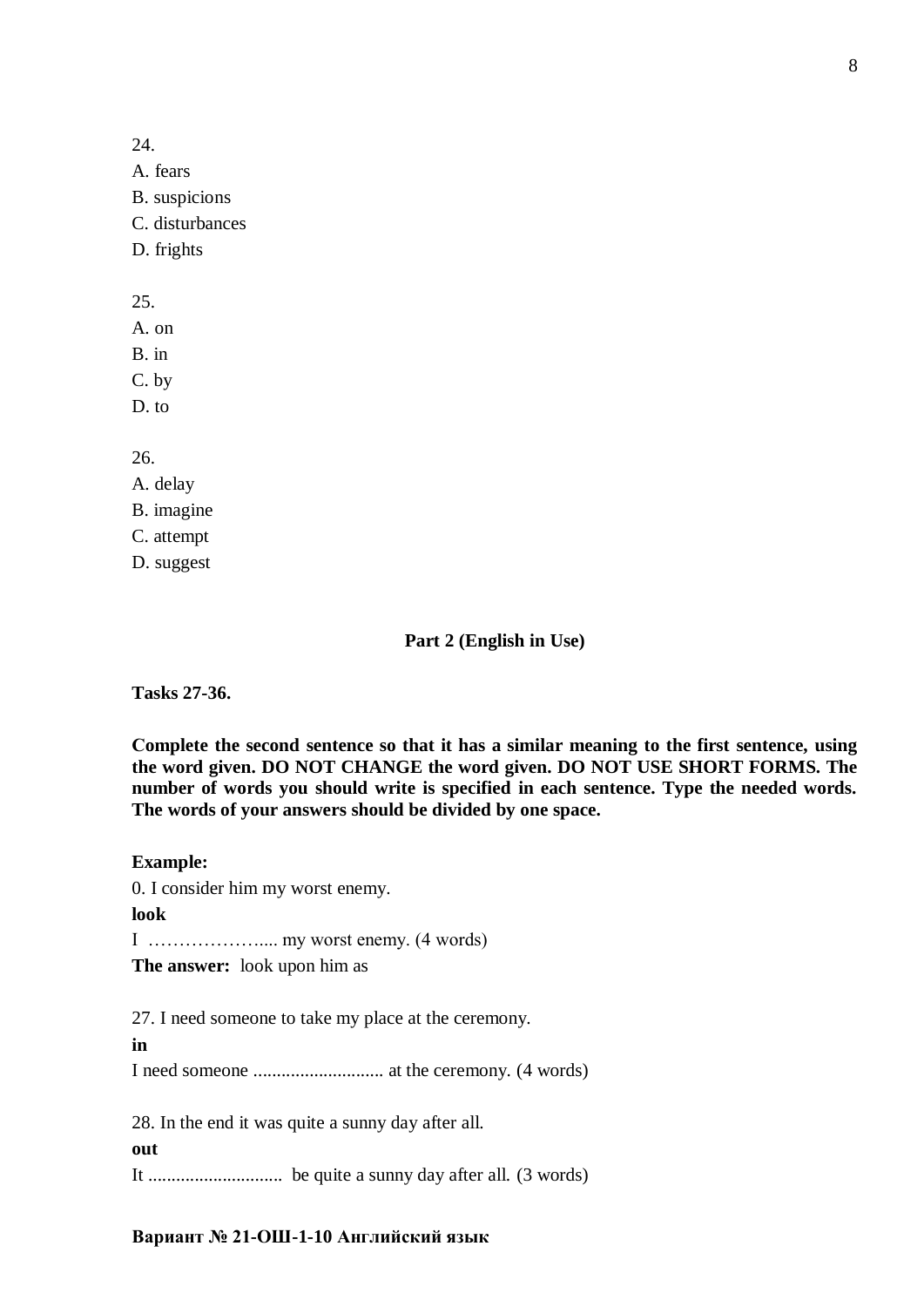29. The effect of these pills only lasts for three hours. **off** The effect of these pills .................... after three hours. (2 words) 30. Gary is proud of the fact that he is never late. **on** Gary …………………… being early. (4 words) 31. On this ship passengers cannot get onto the bridge. **access** Passengers have ……………….. the bridge of this ship. (3 words) 32. An electrical failure was said to be the cause of the fire. **blamed** They ……………………. an electrical failure. (4 words) 33. His smooth manner didn`t deceive us. **taken** We were ……………… his smooth manner. (4 words) 34. There were no taxis so in the end I had to walk home. **up** As there were no taxis I ……………………… home. (3 words) 35. Terry was rude but Anne got her revenge on him. **being** Anne paid Terry ……………………….. to her. (4 words) 36. Hard work was what caused Jill`s success. **put** Jill`s success can ……………………… hard work. (4 words)

# **Tasks 37-41.**

**Choose the sentence in reported speech which is a summarized version of the first sentence in direct speech. The first example (0) is done for you.**

## **Example:**

0. "No, you really *must stay* the night, Sophia", Ann said

A. Ann invited that Sophia would stay the night.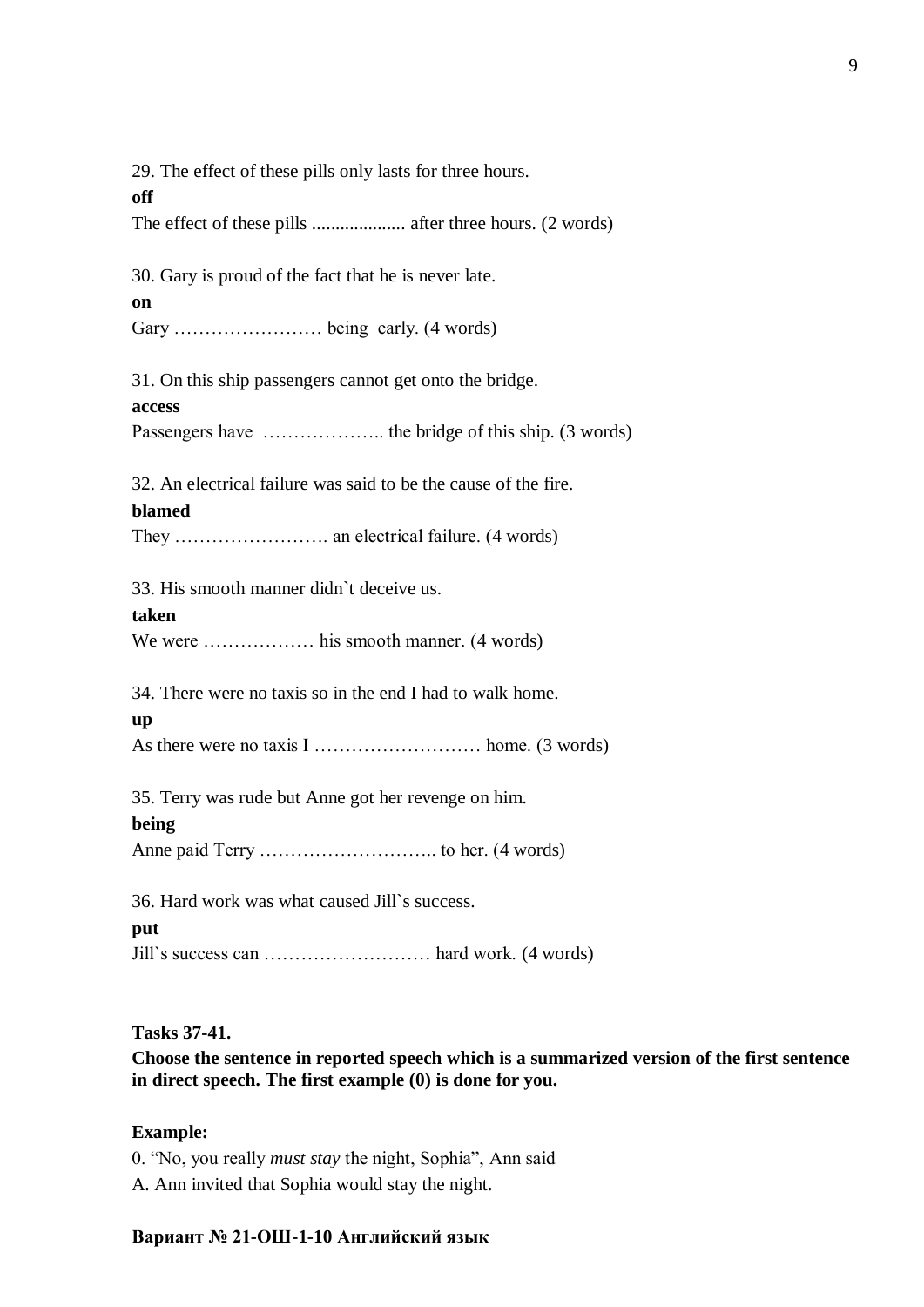B. Ann told Sophia that she would have to stay the night.

### **C. Ann insisted that Sophia stayed the night.**

D. Ann said that Sophia mustn't stay the night.

37. 'I think I'll take the brown pair, 'said the customer.

- A. The customer said he will take the brown pair
- B. The customer told he would take the brown pair
- C. The customer decided to take the brown pair
- D. The customer decided he will take the brown pair

38. ' Why don't we go for a walk? 'she said.

A. She suggested to go for a walk

- B. She asked why they didn`t go for a walk
- C. She asked why they don`t go for a walk
- D. She suggested going for a walk
- 39. 'Could you sign the book, please?' he said.

A. He asked me if I could sign the book

- B. He asked me to sign the book
- C. He offered to sign the book
- D. He wondered could I sign the book
- 40. 'Reduce speed now,' said a huge notice.
- A. A notice warned us to reduce speed at once
- B. A notice demanded that we would reduce speed
- C. A notice said to reduce speed
- D. A notice ordered we must reduce speed

41. 'Don`t forget to put your name at the top of the page,' he said.

- A. He asked not to forget to put my name at the top of the page
- B. He reminded me not to forget to put my name at the top of the page
- C. He advised that I shouldn`t forget to put my name at the top of the page
- D. He ordered not to forget to put my name at the top of the page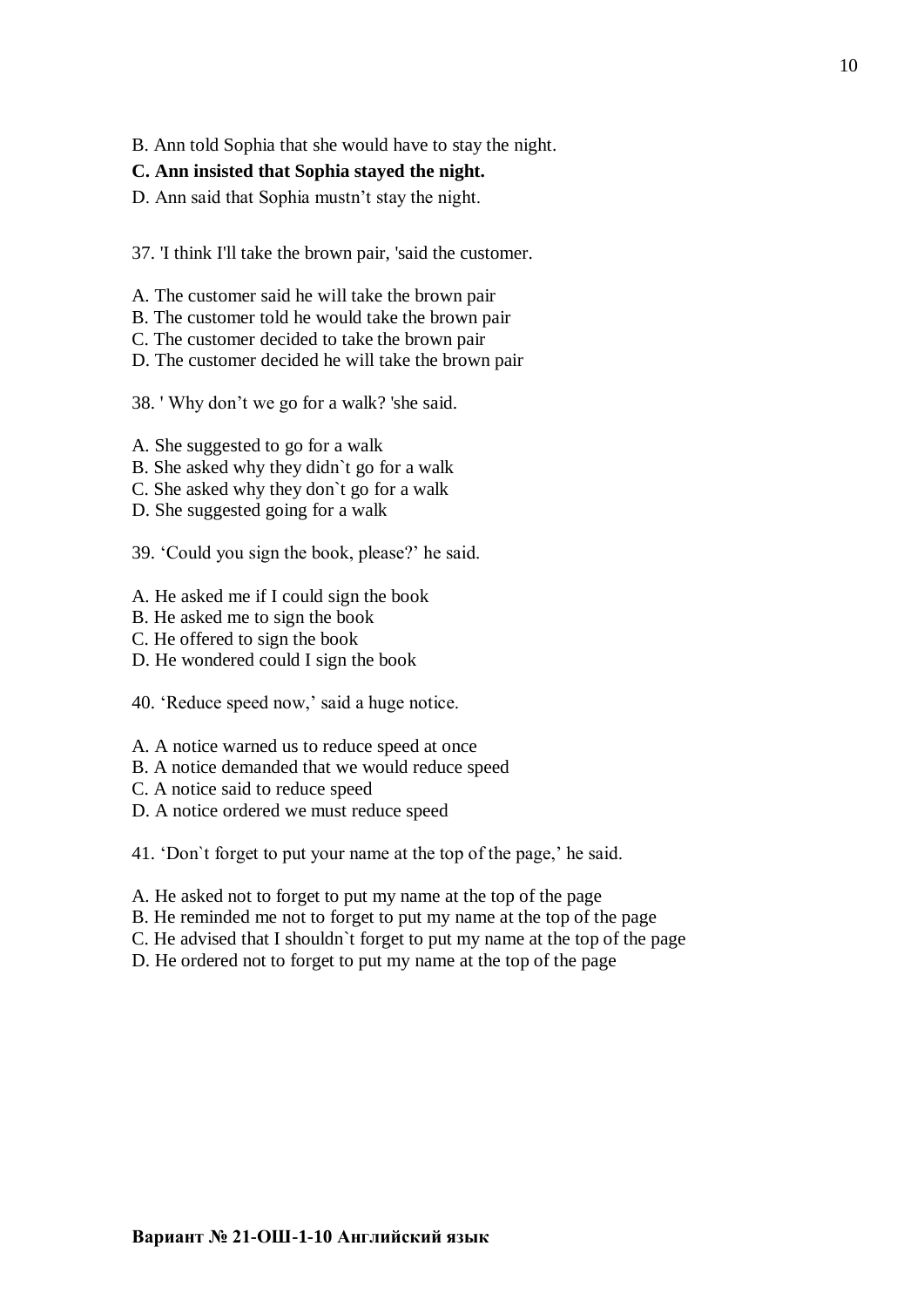### **Tasks 42-51.**

**The following sentences test your ability to recognize grammar and usage errors. Each sentence contains either a single error or no error at all. No sentence contains more than one error. The error, if there is one, is underlined and lettered. If the sentence contains an error, select the one underlined part that must be changed to make the sentence correct. If the sentence is correct, select choice E. In choosing answers, follow the requirements of standard written English.**

## **EXAMPLE:**

**0.** Scientists have long warned (A) that these (B) hotter, drier climate will contribute (C) to fires becoming more (D) frequent and more intense. No error (E)

A

 $B+$ 

С D

Е

42. The study of these (A) animals are (B) truly fascinating, and many books have (C) been written about them  $(D)$ . No error  $(E)$ 

A

B

C

D

E

43 After George had returned (A) to his house (B), he (C) was reading a book (D). No error(E)

A

B

C

D

E

44. The food  $(A)$  that Mark is cooking  $(B)$  in the kitchen is smelling  $(C)$  delicious  $(D)$ . No error(E)

A

B

 $\mathcal{C}$ 

D

E

45. The next important (A) question we have to decide (B) is when we have to  $(C)$  submit  $(D)$ the proposal. No error(E)

A

B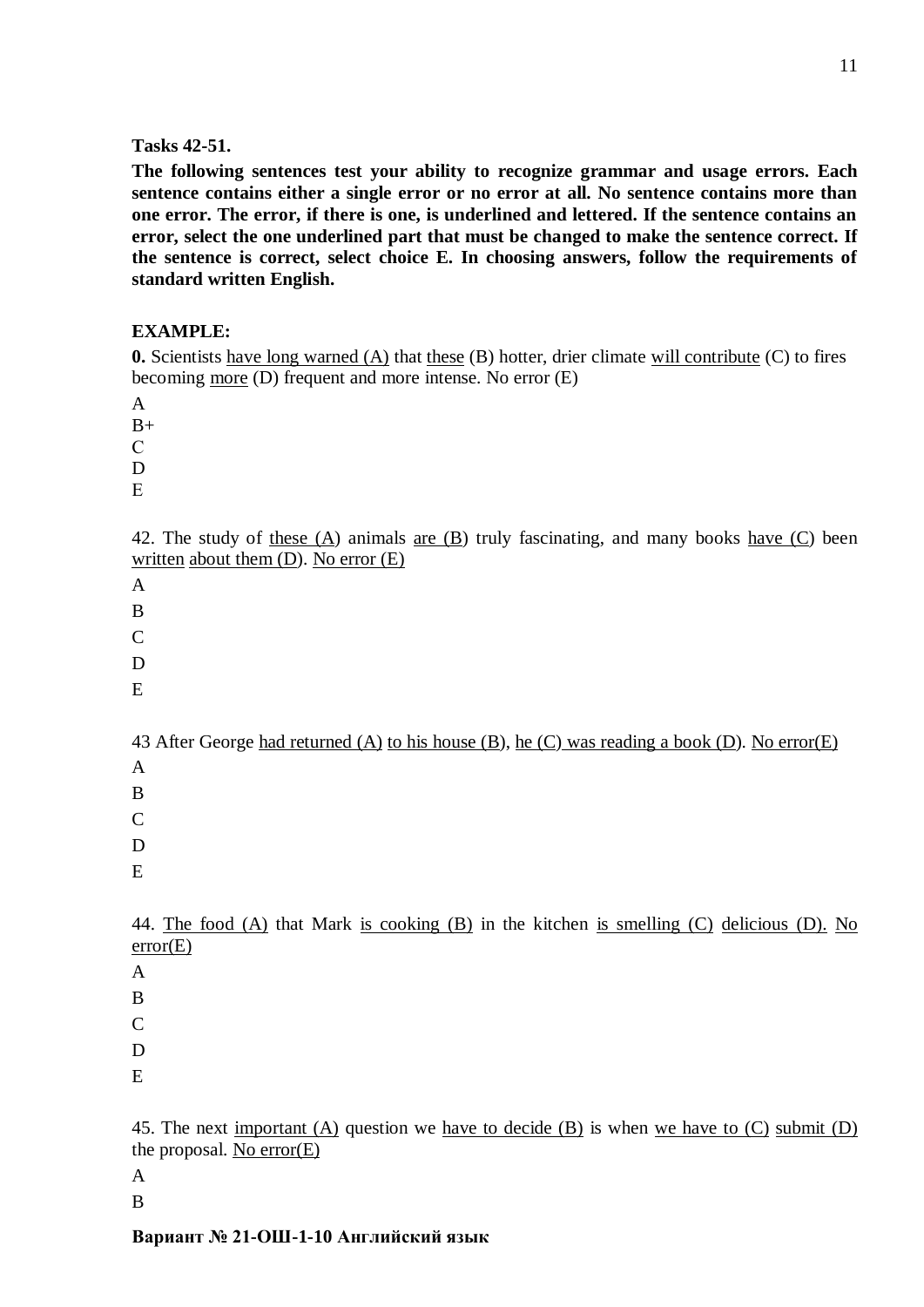| $\mathbf C$                                                                                      |
|--------------------------------------------------------------------------------------------------|
| D                                                                                                |
| E                                                                                                |
|                                                                                                  |
| 46. Mike has not(A) completed the project(B) yet(C), and Liz hasn't neither(D). No error(E)      |
| A                                                                                                |
| B                                                                                                |
| $\mathsf{C}$                                                                                     |
| D                                                                                                |
| E                                                                                                |
|                                                                                                  |
| 47. It has been a long time since we have talked to him, isn't it?(D) No error(E)                |
| $\mathbf{A}$                                                                                     |
| B                                                                                                |
| $\mathbf C$                                                                                      |
| D                                                                                                |
| E                                                                                                |
|                                                                                                  |
| 48. The children were playing (A) last night outdoors (B) when it began (C) to rain very hard    |
| $(D)$ . No error $(E)$                                                                           |
| A                                                                                                |
| B                                                                                                |
| $\mathsf{C}$                                                                                     |
| D                                                                                                |
| E                                                                                                |
| 49. Peter had already saw(A) that musical before(B) he read(C) the reviews about it(D). No       |
| error(E)                                                                                         |
| $\mathbf{A}$                                                                                     |
| B                                                                                                |
| $\mathcal{C}$                                                                                    |
| D                                                                                                |
| E                                                                                                |
|                                                                                                  |
| 50. His father <u>does not(A)</u> approve of $\lim_{x \to a}$ to the banquet without dressing(C) |
| formally $(D)$ . No error $(A)$                                                                  |
| A                                                                                                |
| B                                                                                                |
| $\mathbf C$                                                                                      |
| D                                                                                                |
| E                                                                                                |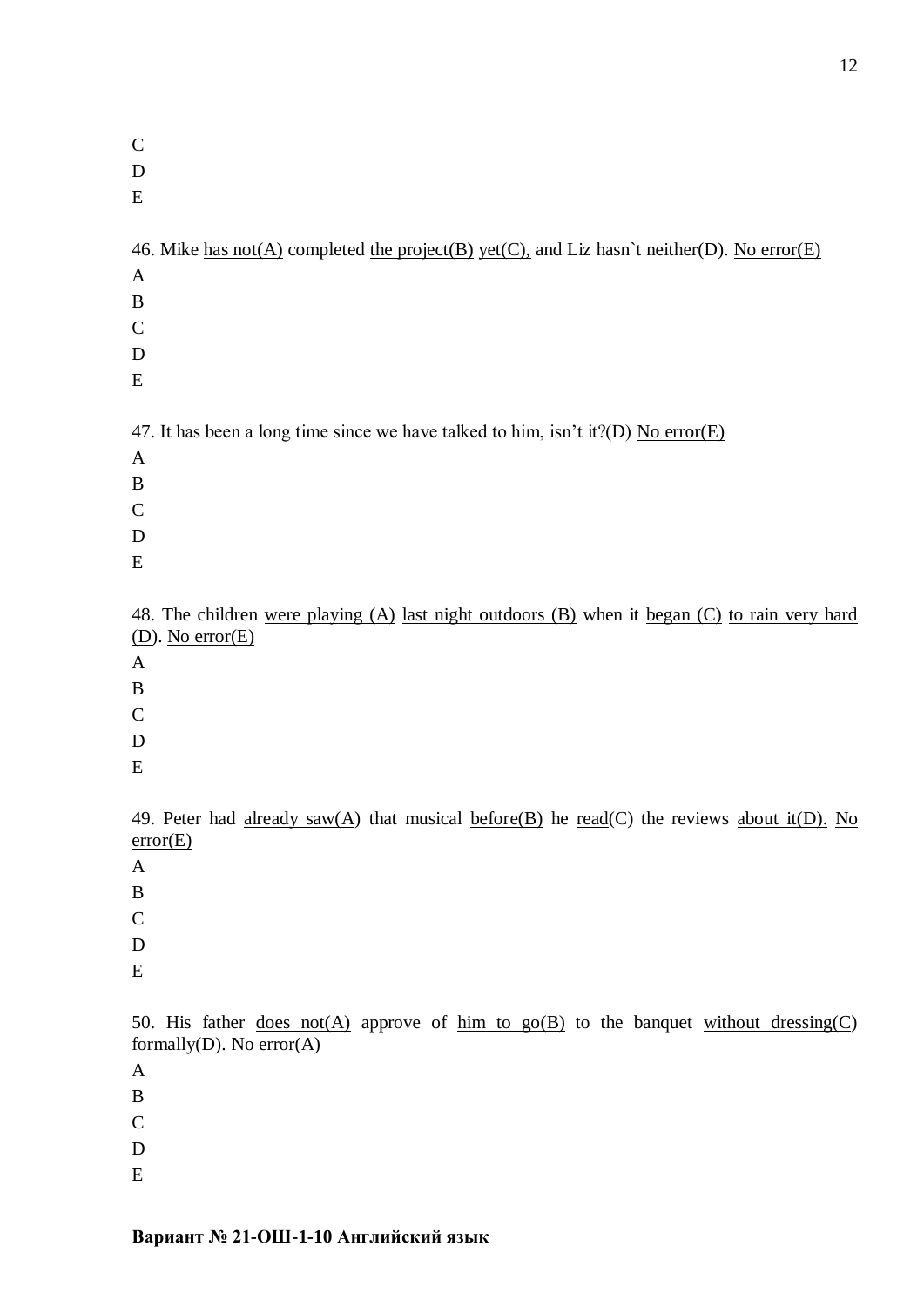|              |          |  |  |  | 51. Please give me(A) a little(B) coffee and some donates(C) if you have any (D) left. No |  |  |  |
|--------------|----------|--|--|--|-------------------------------------------------------------------------------------------|--|--|--|
|              | error(E) |  |  |  |                                                                                           |  |  |  |
| A            |          |  |  |  |                                                                                           |  |  |  |
| <sup>B</sup> |          |  |  |  |                                                                                           |  |  |  |
| C            |          |  |  |  |                                                                                           |  |  |  |
| D            |          |  |  |  |                                                                                           |  |  |  |

E

**Tasks 52-57.**

## **Fill in each blank with the missing part of the idiom. There are 6 gaps in the text, but 8 idioms. Two idioms -extra.**

Jan: Thanks for agreeing to take part in planning the wedding reception.

Wes: You can always  $(52.)$  me in on wedding plans. In fact, so far I`ve had a hand in all the weddings that my friends have had.

Jan: That`s very gracious of you, Wes.

Wes: Gracious? I don't know. Maybe it's just because I feel like ... like someone who is destined to  $\qquad \qquad$  (53.) out the game of love!

Jan: What a strange way to say it. Do you feel left (54.) because you don't have anyone who loves you right now?

Wes: You could say that. All my friends have found a partner to \_\_\_\_\_\_\_\_\_(55.) up with, but I just get to look \_\_\_\_\_\_\_\_\_\_(56.).

Jan: Wes, you can`t be serious. You are a fine person, and someday the right person will  $\frac{1}{2}$  (57.) up in your life.

Wes: I hope you're right!

52.

A. show

- B. on
- C. out
- D. sit

E. hand

F. count

G. take

H. team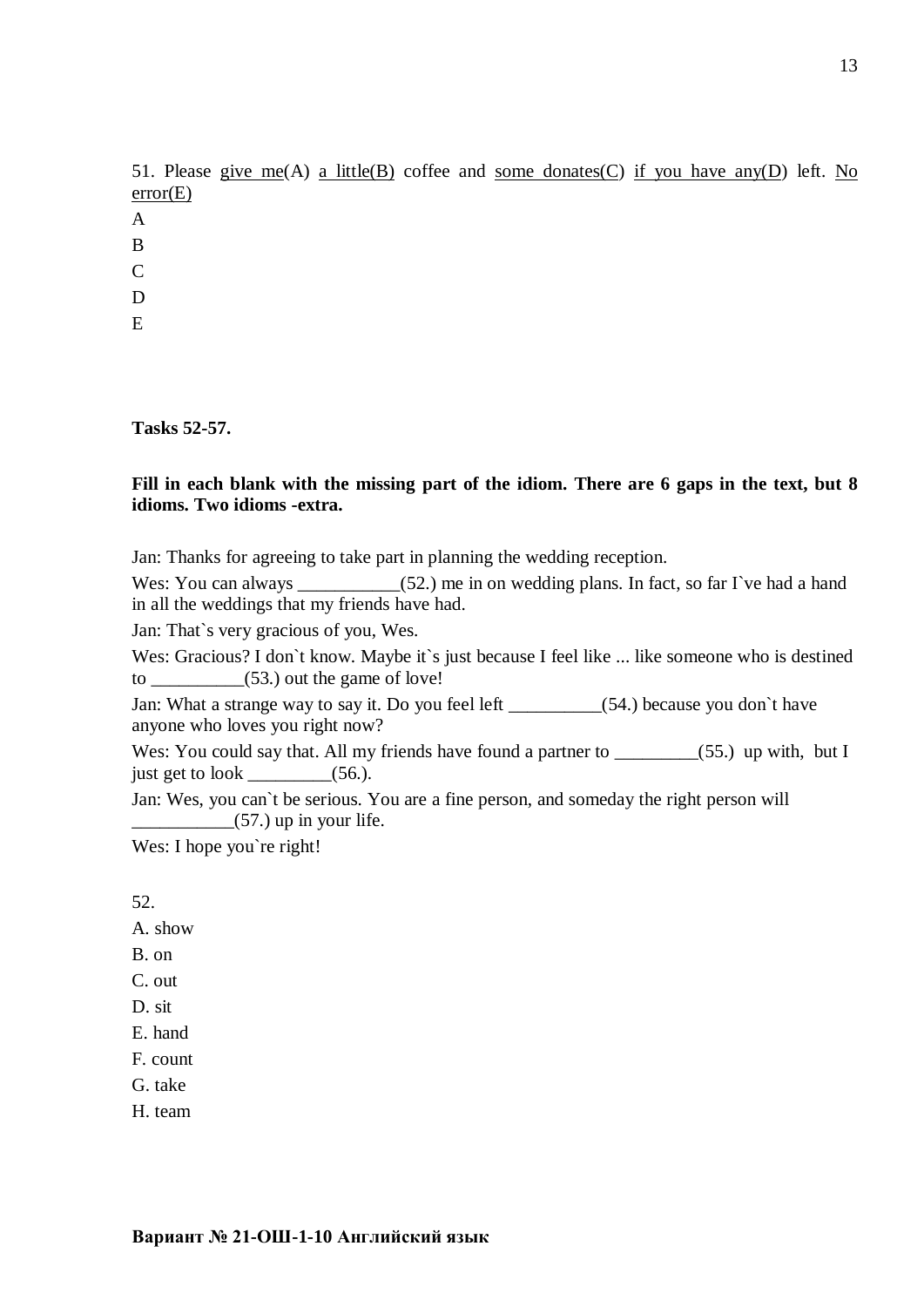### 53.

A. show

B. on

C. out

- D. sit
- E. hand F. count
- G. take
- 
- H. team

54.

- A. show
- B. on
- C. out
- D. sit
- E. hand
- F. count
- G. take
- H. team

55.

- A. show B. on C. out D. sit
- E. hand
- F. count
- G. take
- H. team

56.

- A. show
- B. on
- C. out
- D. sit
- E. hand
- F. count
- G. take
- H. team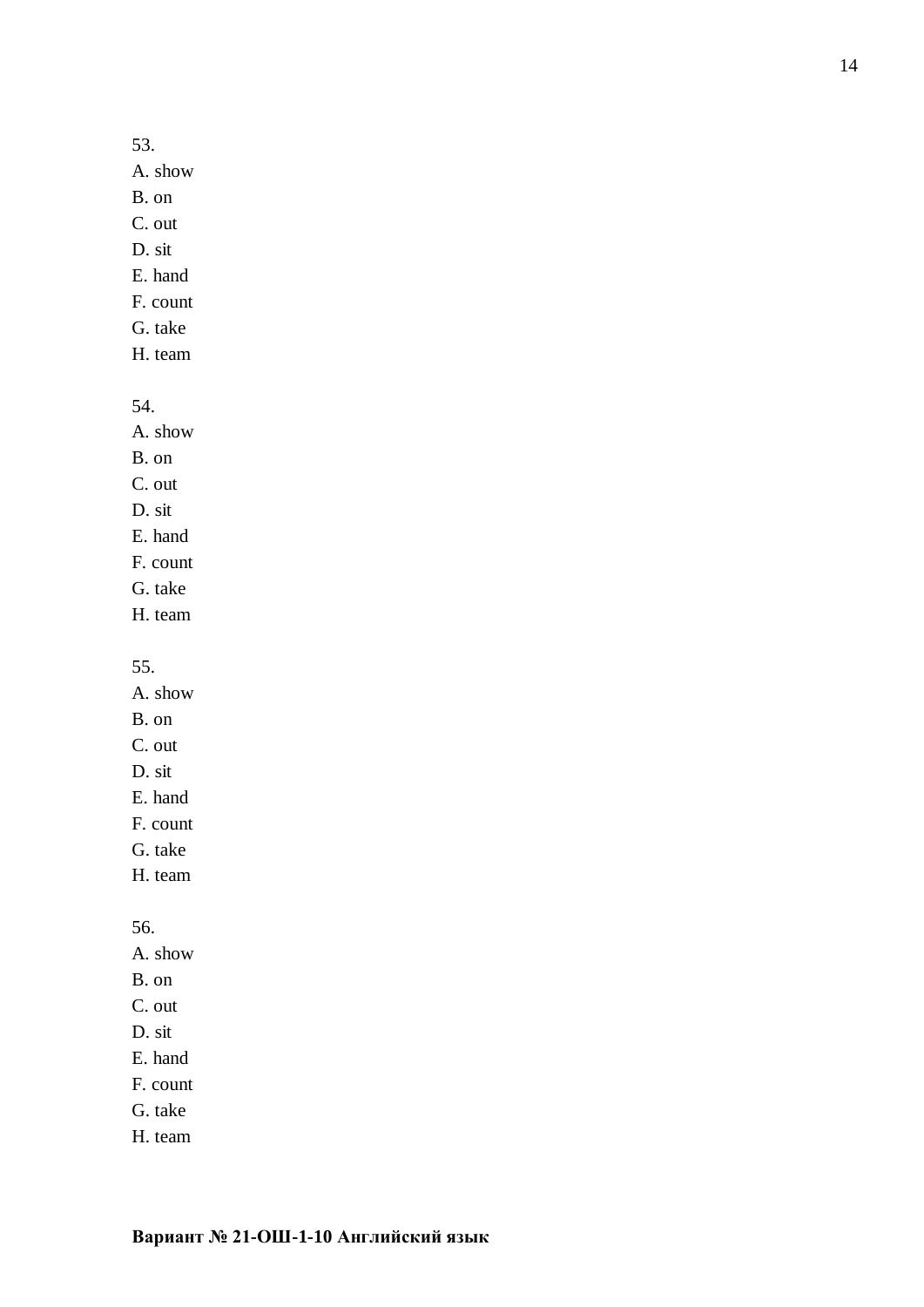57. A. show B. on C. out D. sit E. hand F. count G. take H. team

### **Part 3 Cultural Study**

**Tasks 58-63.**

#### **Read the following passages (Texts 1-6) and identify the personality each text tells about. Choose the name of the personality from the list coming after the texts.**

#### *Text 1*

He was born in 1954 in Canada. The child had a well-developed imagination and started to write fiction stories since high school. At the age of fifteen he watched «The Space Odyssey 2001» by Stanley Kubrick. This film inspired him to become a film director in the future.

In 1978, he and his friends made a fantastic short film «Xenogenesis», which led him to work in Studio «New World Pictures». The fame came to him thanks to the movie «Terminator». Many specialists in the sphere have recognized the plot as awesome, but no one wanted to work with a rookie in Hollywood. This man made two of the highest grossing movies of all time in the history of cinema: «Titanic» (11 «Oscars») and «Avatar» (3 ones). Besides, he is actively involved in environmental projects and does charity work.

58.

- A. Oliver Cromwell
- B. Leonardo da Vinci
- C. Thomas Fairfax
- D. Albert Einstein
- E. Bill Gates
- F. Isaac Newton
- G. James Cameron
- H. Salvador Dali
- I. Vincent Van Gogh
- J. Luc Besson
- K. Grigori Perelman
- L. Pierre Curie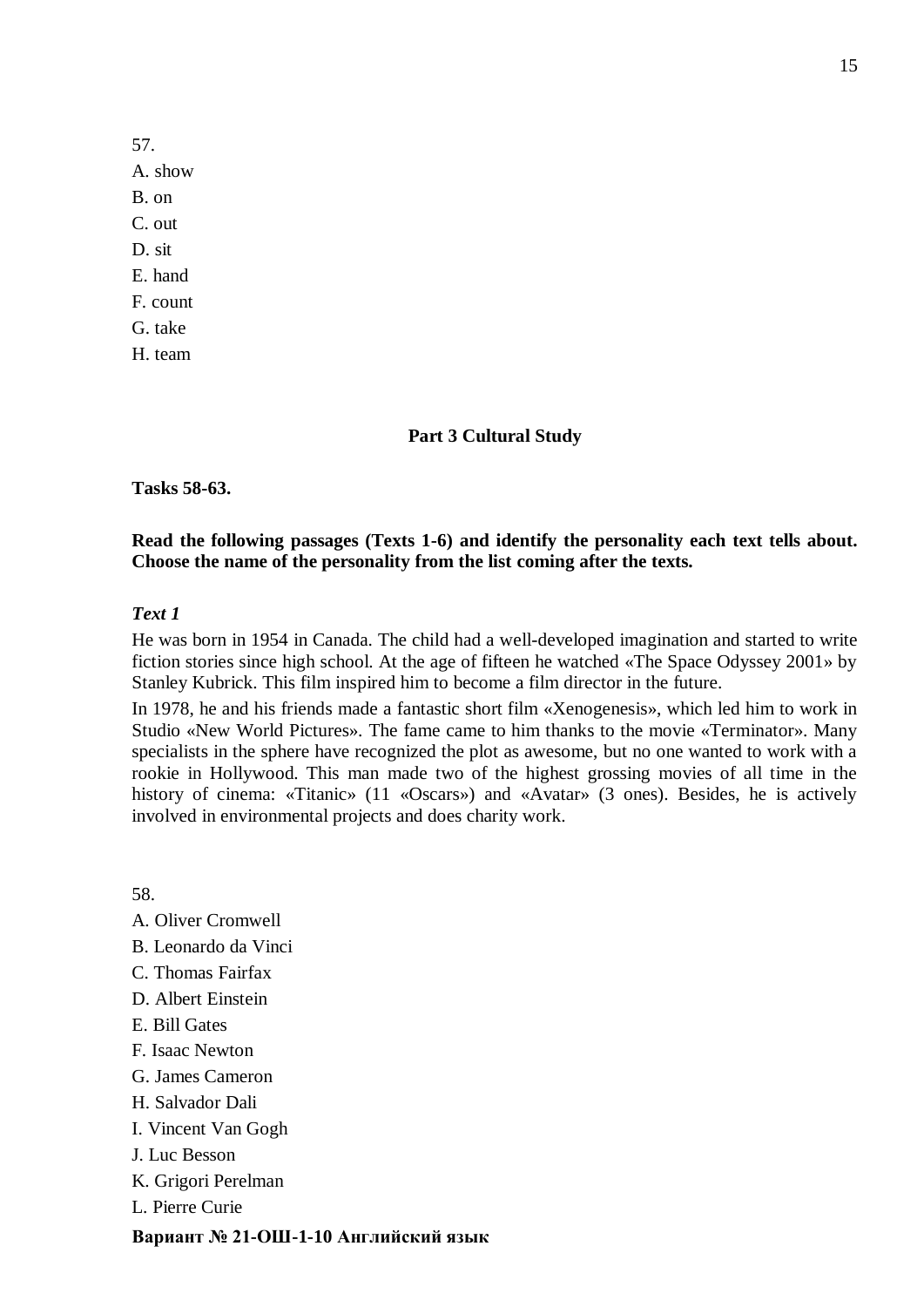# *Text 2*

He is a mathematician, who is best known for his contributions to Riemannian geometry and geometric topology. When he was 10, his mathematical talent became apparent.

By the time he graduated from university in 1987, he had already published a bunch of papers on various mathematical theories. In the late 1980s and early 1990s he obtained research positions at several universities in the United States.

He is also known for proving Thurston's geometrization conjecture in 2002. He was awarded the Fields Medal in 2006, but he rejected it saying "I'm not interested in money or fame, I don't want to be on display like an animal in a zoo". He also declined the Millennium Prize and refused to accept the offer to become a member of the Russian Academy of Sciences.

59.

- A. Oliver Cromwell
- B. Leonardo da Vinci
- C. Thomas Fairfax
- D. Albert Einstein
- E. Bill Gates
- F. Isaac Newton
- G. James Cameron
- H. Salvador Dali
- I. Vincent Van Gogh
- J. Luc Besson
- K. Grigori Perelman
- L. Pierre Curie

# *Text 3*

He was born in Germany in 1879. At a very early age he started wondering about the mysteries of the universe.

He was a famous scientist who completely changed the way that people saw our world and the universe. He created many theories which proved that things like gravity, light, energy and matter were connected with each other.

In 1921 he received the Nobel Prize for Physics.

In the meantime things were starting to change in Germany. He was against the Nazis and their ideas of controlling the world.

He decided to leave Germany and go to the United States. In 1939 he discovered that German scientists were working on a bomb that could kill thousands of people. He wanted the world to use atomic energy for peaceful purposes.

60.

A. Oliver Cromwell B. Leonardo da Vinci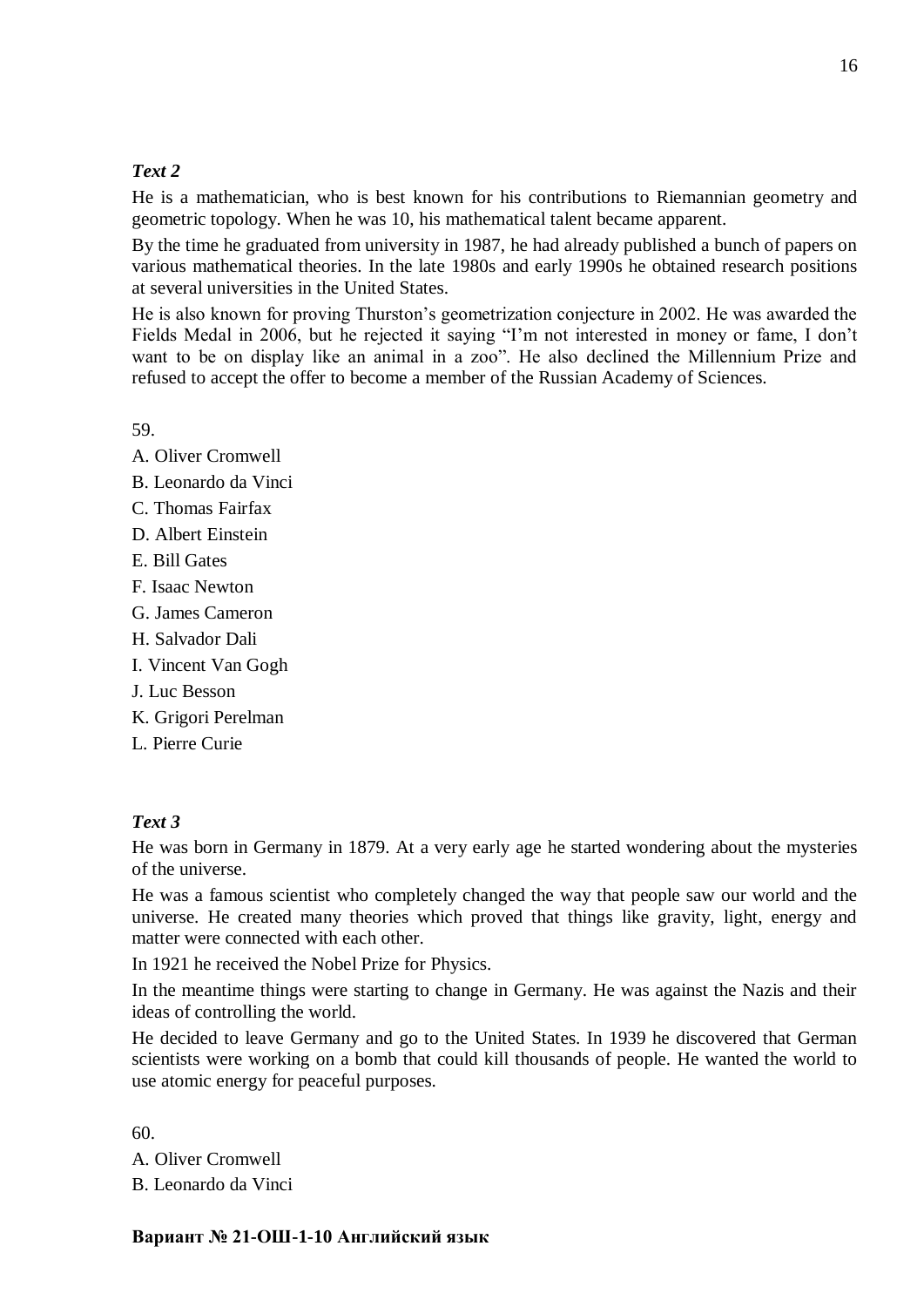C. Thomas Fairfax D. Albert Einstein E. Bill Gates F. Isaac Newton G. James Cameron H. Salvador Dali I. Vincent Van Gogh J. Luc Besson K. Grigori Perelman L. Pierre Curie

## *Text 4*

He, one of the greatest scientists of all times, was born in 1642 in the little village in Lincolnshire, England.

He studied mathematics at Cambridge University and received his degree in 1665. Then the university was closed because of the danger of plague and he went home for eighteen months. It was the most important period in his life when he made his three great discoveries — the discoveries of the differential calculuses, of the nature of white light, and of the law of gravitation.

These discoveries are still important for the modern science. He had always been interested in the problems of light. Many people saw colours of a rainbow but only he showed, by his experiments, that white light consists of these colours. He discovered the law gravitation.

61.

- A. Oliver Cromwell
- B. Leonardo da Vinci
- C. Thomas Fairfax
- D. Albert Einstein
- E. Bill Gates
- F. Isaac Newton
- G. James Cameron
- H. Salvador Dali
- I. Vincent Van Gogh
- J. Luc Besson
- K. Grigori Perelman
- L. Pierre Curie

## *Text 5*

He was a country gentleman. He was born in 1599. He became a member of the Parliament and was famous there as a rough man. He was also known for his strength of character and sincerity.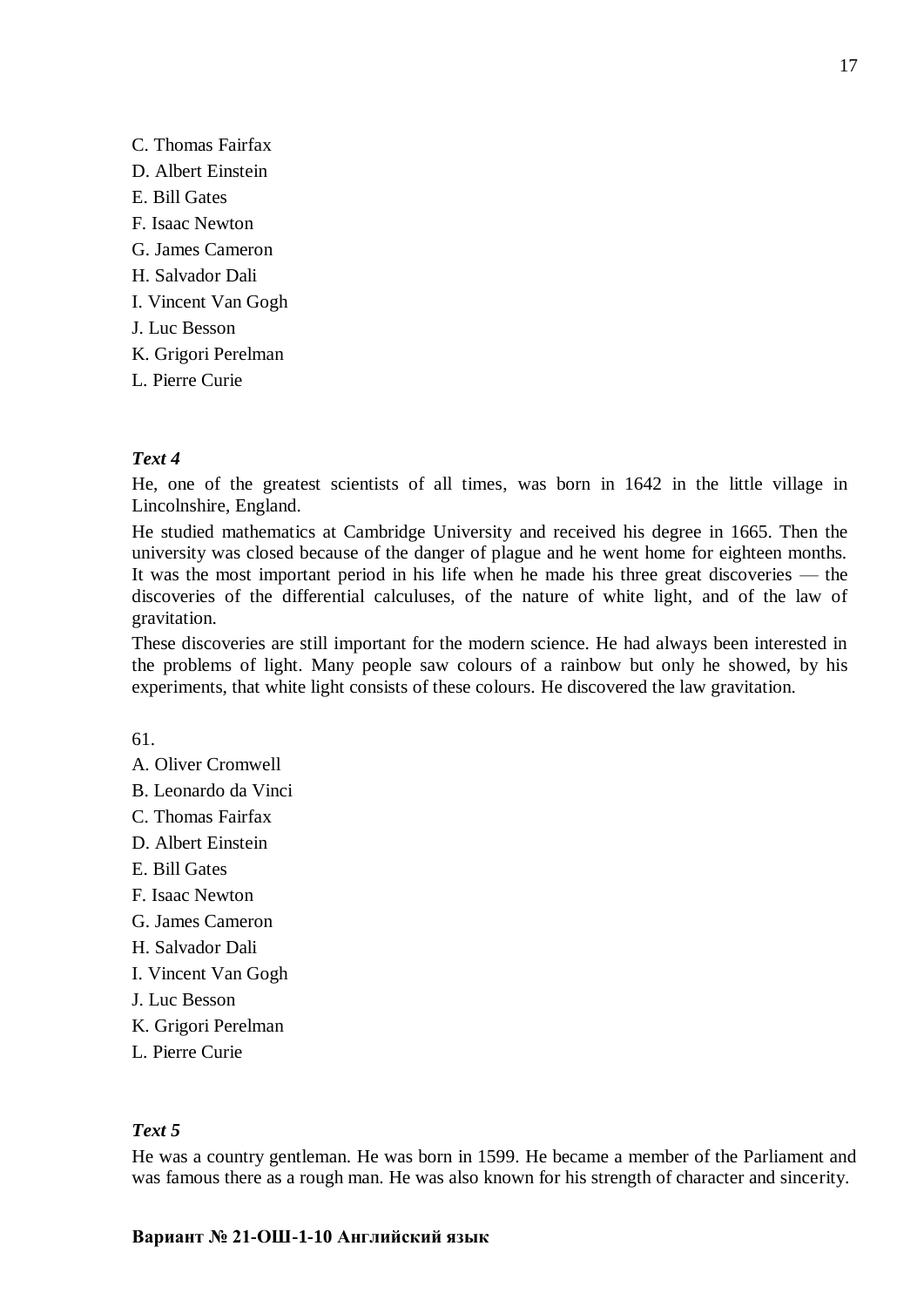He gathered soldiers in the eastern part of England and trained his men. He wanted them to fight for freedom, Parliament and religion. Then, when they were ready, he led them into the battle. He was the leader of the whole Parliamentary forces. In 1649 the king gave himself up and was put into prison. Finally he was brought to trial in London for being an enemy to his country. He was found guilty and beheaded.

In the same month a Parliamentary government came to power. He became the ruler of England, as "Protector of the Commonwealth".

62.

- A. Oliver Cromwell
- B. Leonardo da Vinci
- C. Thomas Fairfax
- D. Albert Einstein
- E. Bill Gates
- F. Isaac Newton
- G. James Cameron
- H. Salvador Dali
- I. Vincent Van Gogh
- J. Luc Besson
- K. Grigori Perelman
- L. Pierre Curie

# *Text 6*

Everyone agrees that he was one of the greatest of all painters. His painting "The Last Supper" is probably the most famous painting in the world. He was also a great inventor. He invented the wheelbarrow, the military tank, and roller bearings. He made plans for dozens of weapons and machines. He even experimented with airplane and submarine modes.

This great painter left behind only a few paintings, he had many ideas for pictures and made many wonderful pen and ink sketches. But he had so many other interests that he found it hard to sit and paint for hours at a time.

Some of his paintings have been lost because he liked to experiment. He used colours mixed with wax to paint a wonderful mural of a cavalry battle, but the wax melted and the picture was ruined.

There is such beauty in his paintings that they are as hard to describe as beautiful music. The faces of his people are full of expression. He used light and shade in a new way to make people look very lifelike.

His greatest treasures are in the Louvre in Paris.

63.

- A. Oliver Cromwell
- B. Leonardo da Vinci
- C. Thomas Fairfax
- D. Albert Einstein